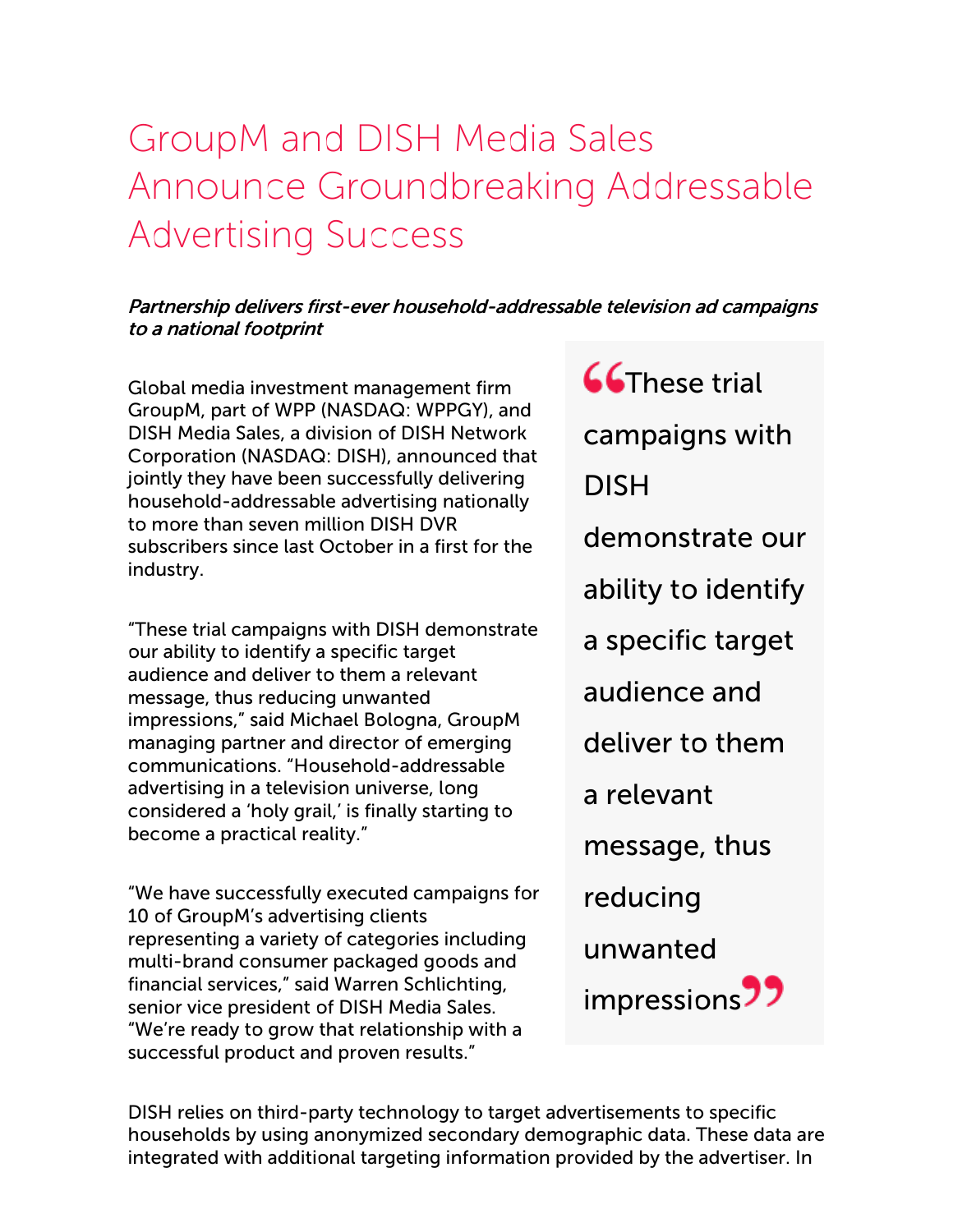no instance is the DISH subscriber's personally identifiable information disclosed to advertisers.

"This is a game-changer for DISH, advertisers and marketers," said Schlichting. "The GroupM campaigns have proven that our addressable product affords more control and efficiency to advertisers. We see an improved viewer experience with the delivery of more relevant ads, and marketers benefit by putting their product in front of a more receptive audience."

## About DISH Media Sales

DISH Media Sales, the advertising sales division of DISH Network Corporation, provides smart, cost-effective media solutions that complement those of traditional national cable. Through DISH Media Sales' viewer measurement tools, innovative platforms and access to entertainment's most sought-after cable programming, advertisers are equipped with the means to employ strategically positioned, demographically-targeted buys that together will enhance the results of their national media campaigns. Headquartered in New York, with offices in Chicago, Denver and Los Angeles, DISH Media Sales is part of the DISH Network family committed to offering the highest-quality entertainment and most advanced technology all at an unbeatable value. Visit [dishmediasales.com](http://cts.businesswire.com/ct/CT?id=smartlink&url=http%3A%2F%2Fwww.dishmediasales.com%2F&esheet=50391828&lan=en-US&anchor=dishmediasales.com&index=1&md5=efc40350822bd4817eaf92020a5dacee).

## About GroupM

GroupM is the leading global media investment management operation. It serves as the parent company to WPP media agencies including Maxus, MEC, MediaCom, and Mindshare. Our primary purpose is to maximize the performance of WPP's media communications agencies on behalf of our clients, our stakeholders and our people by operating as a parent and collaborator in performance-enhancing activities such as trading, content creation, sports, digital, finance, proprietary tool development and other business-critical capabilities. The agencies that comprise GroupM are all global operations in their own right with leading market positions. The focus of GroupM is the intelligent application of physical and intellectual scale to benefit trading, innovation, and new communication services, to bring competitive advantage to our clients and our companies.